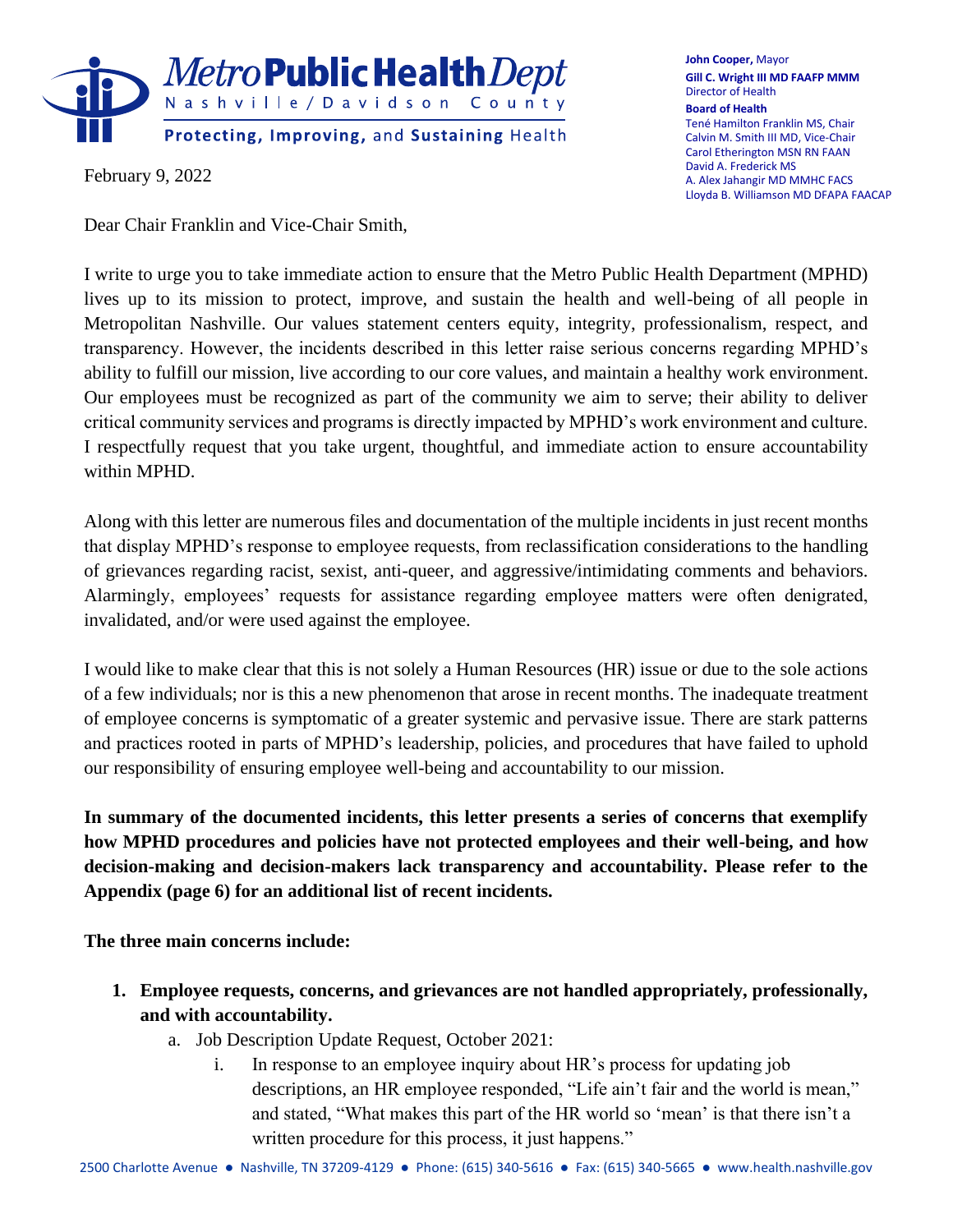- b. HR Investigation, November 2021 Issues:
	- i. Although the complainant explicitly requested MPHD HR to use "they/their" pronouns, the HR investigator disparaged the use of "they," saying it was "confusing" and continued to address the complainant as she/her and used she/her throughout the investigative report. When the complainant issued a complaint against the HR investigator regarding their reference to them as "Ms.", they received an email response from Finance stating: "After reviewing the complaint and listening to the recordings, Metro HR has concluded that nothing inappropriate was said nor were any violations committed by [HR investigator]…This matter is now considered concluded."
	- ii. According to a substantiated complaint, a manager asked a female employee, "Are you on your period?" When the HR investigator interviewed the employee, the investigator stated, "With my history being a recovering sexist male myself and knowing a bunch, typically the way that comes up is if the male decides the female is having a bad day, is grouchy, depressed, or something…were you guys having a disagreement? Do you remember what you said that caused him or may have caused him to say that?" The complainant responded, "I don't think any of my actions was the responsibility of that." The HR investigator then continues to ask multiple times whether or not there was an argument or disagreement that caused the comment, while the complainant reiterates she was simply having a conversation with him.
	- iii. When the complainant issued a complaint against the HR investigator regarding these comments, she received an email response from Finance stating: "After reviewing the complaint and listening to the recordings, Metro HR has concluded that nothing inappropriate was said nor were any violations committed by [HR investigator]…This matter is now considered concluded."

## **2. Civil service and HR policies often do not provide sufficient guidance for employees and the procedures outlined are not followed.**

- a. Inconsistencies with Grievance Procedure Policy
	- i. According to CSR 6.7.D, all written complaints must receive a written decision by the HR coordinator with a notice of the right to appeal to the Director. The process in which grievances are determined "non-grievances" is through an arbitrary determination made by HR/Finance personnel without transparency on how conclusions were determined or further assistance for how to approach the matter appropriately.
	- ii. Every HR investigation, employee complaint, and document noted in this letter shows that HR has not followed the grievance procedure and failed to correspond decisions with a notice of the right to appeal. Without this notice, employees are not aware of their rights and the appeal process becomes stalled as individuals are not able to continue to the next step in the process and elevate HR decisions to the Director for consideration. Failure to provide notice could require individuals to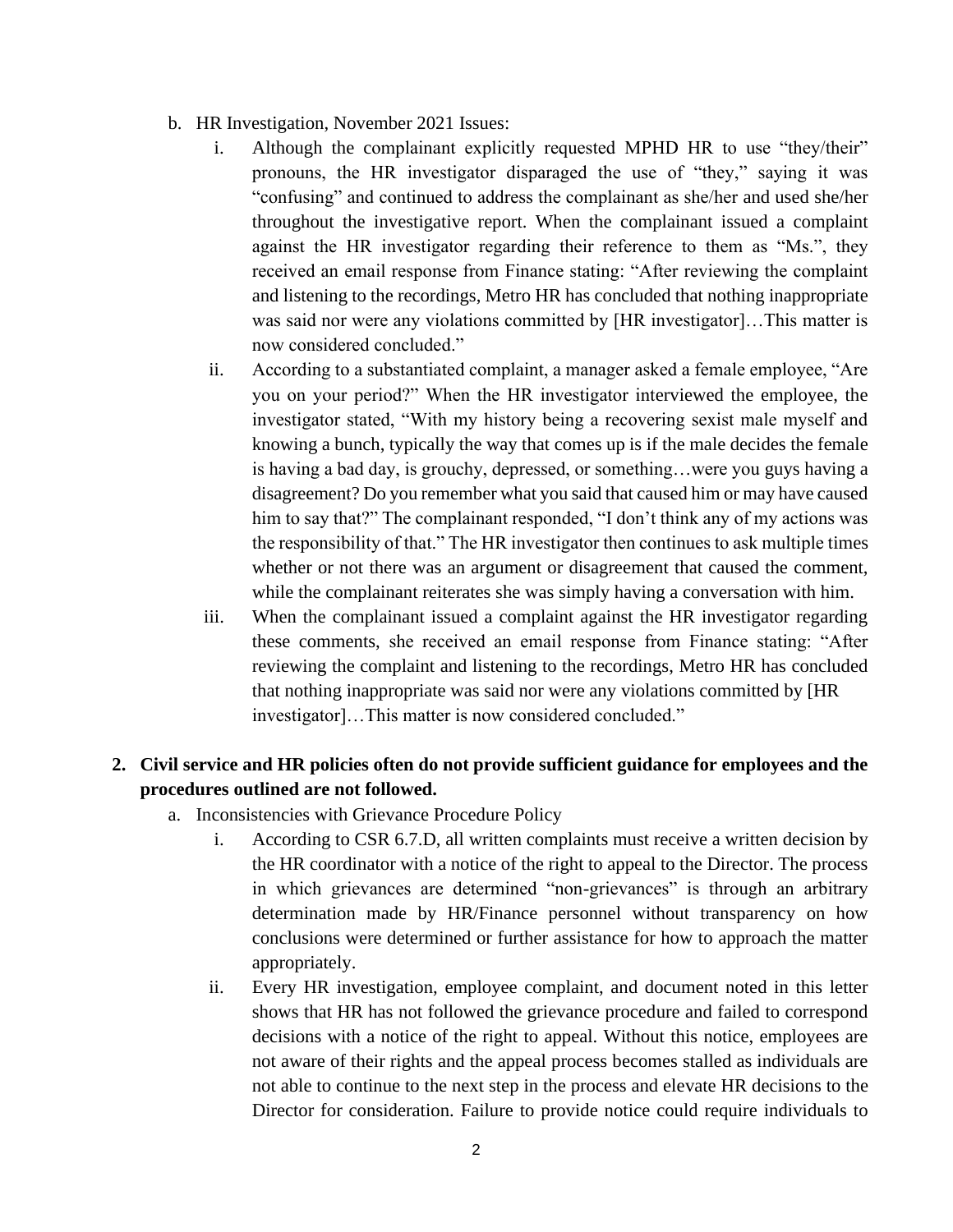have to file new complaints about the lack of notice in order for the original decision to be appealed.

- b. "Undetermined" Complaints Not Substantiated by Witnesses
	- i. There is a record of HR investigators failing to interview employees that were present for incidents described in complaints. For the November 2021 HR investigation, an employee, who was present for the incidents described and could substantiate the complaint, was not interviewed for their account of the incident, even though almost all other employees at the site were interviewed. HR then found these complaints "undetermined" stating that no one could substantiate the complaint.

## **3. Supervisors and leadership have often failed to provide resources and support to address employee complaints.**

- a. The November 2021 investigation described in 1.a.i. concluded that the MPHD manager who made the "period" comment, as well as other inappropriate statements and behavior, should receive disciplinary action. The determination of the type and level of disciplinary action was not transparent or conveyed to the complainants or the immediate team, resulting in rumors that the manager received five days paid leave as his discipline. Following the investigation, the supervisor of the manager during a January 2022 team meeting stated, "old complaints that happened before now should not be coming in. I am done with complaints unless something really egregious occurs."
- b. In December 2021, after an employee filed a complaint regarding aggressive and intimidating behavior by a colleague, the Executive Leadership Team (ELT) supervisor told the employee, "You will get used to it. You're just overwhelmed because you haven't been treated like that before."

**I recognize MPHD's recent strides toward improving our agency by establishing a Health Equity Bureau, embedding inclusion and equity into our strategic plan, and identifying a racial equity training workshop for ELT. However, we cannot rest here. We call for urgent, thoughtful, and meaningful leadership from the board that signifies your full commitment to the healing and transformation of the workplace culture and equity practices within the Metro Public Health Department. These actions should, at minimum, include:** 

- 1) Holding a special session by the Board of Health on these issues that allows for public comment and attendance, both in written and verbal form by community members and employees, so that the Board may gain a better understanding of the extent of these concerns within MPHD.
- 2) Instructing the Director of Health to require all ELT members and HR to issue an explicit institutional commitment statement and action plan on embedding and operationalizing dignity, diversity, equity, and inclusion across all policies, procedures, and programs.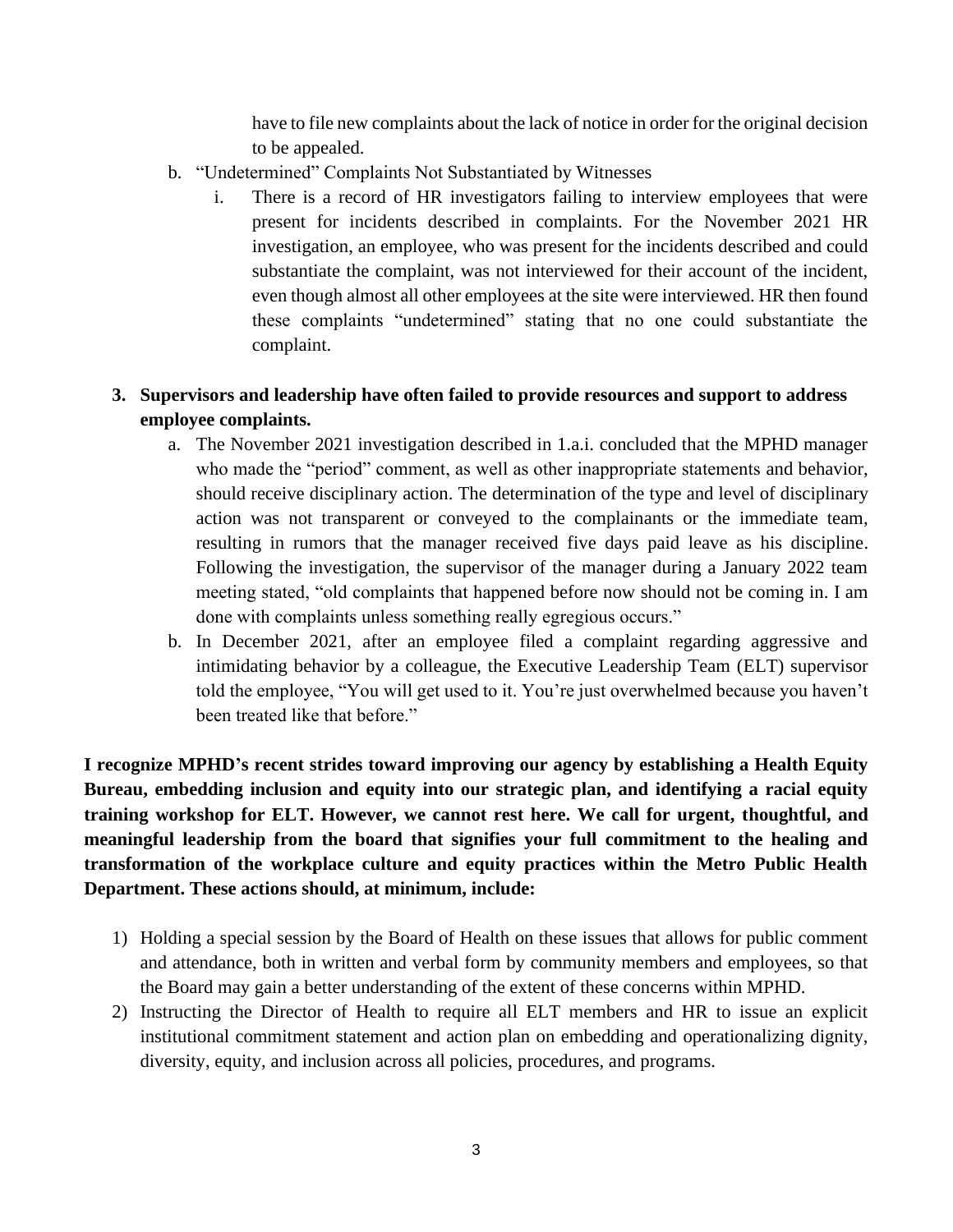- 3) Identifying and hiring a third-party group, experienced in DEI investigations, to perform an internal investigation and produce a public report of findings and recommendations. This report should be made publicly available and shared with all MPHD employees, no later than one year.
- 4) Requesting an internal review by the Health Equity Bureau Director<sup>1</sup>, in collaboration with a diverse table of MPHD employees, to assess the extent to which current civil service rules, HR procedures, and policies support or hinder department-wide DEI initiatives. This review request should require a report on recommendations for changes in rules, policies, and procedures that will then be presented to the Board of Health for consideration within three months of the special session.
- 5) Requiring ongoing and intensive training for all staff, HR employees, supervisors, and ELT members regarding diversity, equity, and inclusion practices that address all stages of an employee's life cycle, including hiring, performance evaluations, promotions, reclassifications, and exit interviews. Additionally, all supervisors, HR, and ELT should receive annual training on how to properly handle employee disputes and grievances, conflict resolution, cultural humility, and leadership principles.
- 6) Reviewing the progress made on these recommendations within three months, including a report from the third-party group on recommendations, and continuously monitoring and receiving updates on progress.

These actions are just the first step in rectifying wrongs and restoring a workplace culture of trust, dignity, and belonging. Together, we can heal and move towards MPHD's mission of serving our communities and protecting the well-being of all people in Nashville. I appreciate your serious consideration of these matters.

Sincerely, Dr. Stephanie Kang Bureau Director, Health Equity

Stephanofany

 $1$  According to the MPHD Health Equity Bureau Director job description, typical duties include "reviews current practices and policies, assessing and analyzing the extent to which they support or hinder department-wide DEI initiatives".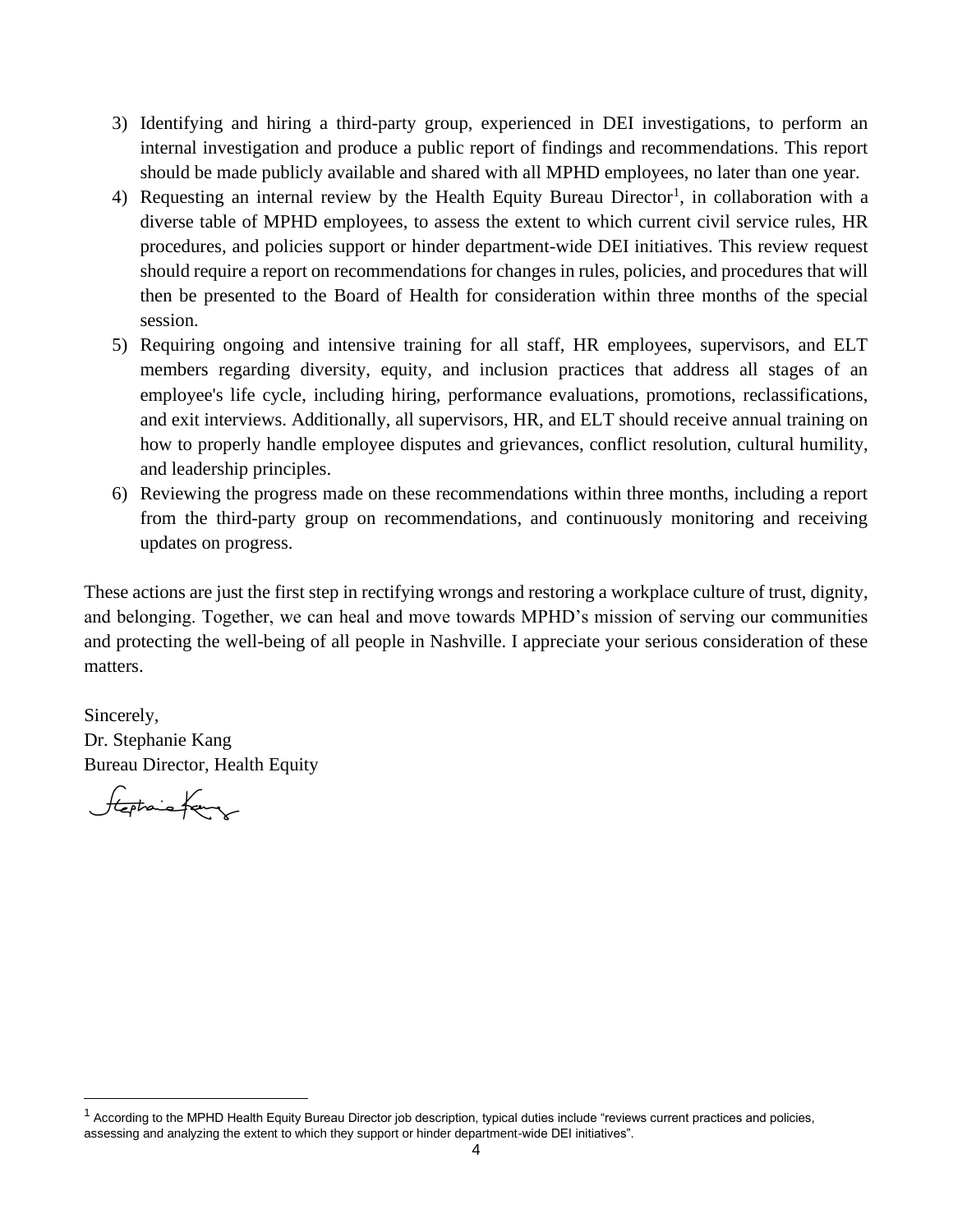## Appendix:

*Note: The appendix is not exhaustive of all documented recent incidents of employee complaints or concerns at MPHD.*

- **1.** Failure to Recognize Same-Sex Marriage, November 2021:
	- a. During a department-wide supervisor's meeting, an HR employee described the use of an HR program for the "good old-fashioned husband and wife". An employee sent a complaint to Finance stating, "This made me feel incredibly uncomfortable and alienated as a member of the Health Department." The response they received stated: "Your statement does not include the full context or quote..,[the HR employee] also referenced domestic partners and other structures." The employee responded that while the HR employee did use terms such as domestic partners and significant others, this characterization still ignored that these descriptions are different classifications than marriage and failed to recognize that samesex marriage is legal and exists.
- **2.** Denial of Reclassification Request Without Appropriate Explanation, June 2021:
	- a. According to the Civil Service Rules, reclassification is defined as the reassignment of a position to a more appropriate classification in order to properly reflect the function of the position. An employee requested a reclassification into a position with a job description that better matched her daily duties after reviewing job descriptions. Her supervisor approved and elevated it to the Bureau Director. The Bureau Director responded, "I'm not prepared to move forward with this at this time." The employee then requested an additional explanation for how the decision was made. The Finance Director responded, "Budgetary- we are given a set amount of funding. Equity- if we are going to look at one position, it would not be equitable to the others in the same area or those doing similar functions."
- **3.** HR Investigation, November 2021 Issues:
	- a. HR concluded that several of the substantiated complaints regarding racist and sexist comments were "thoroughly and appropriately addressed by Program Manager..." The program manager, who is no longer an employee of MPHD, denies that these issues were ever appropriately addressed as she did not receive the support she needed to address them.
- **4.** HR Investigation, December 2021 Issues**:**
	- a. The HR investigators deleted two paragraphs of the written and verbal complaint of an employee from the investigation report. The employee met with the HR investigator to understand why he chose to delete the paragraphs. The employee explained how the first deleted paragraph directly contradicted what the opposing testimony claimed occurred moments before the culminating moment of the incident. The HR investigator responded, "That's picky," and explained that it still wasn't relevant to what he determined to be related to the incident. The employee then asked about the second paragraph, which described an exchange in which the employee was accused by the other employee of inappropriately involving the Board Chair in their work, and when the employee denies the accusation, the other employee expresses he doesn't believe her. The HR investigator